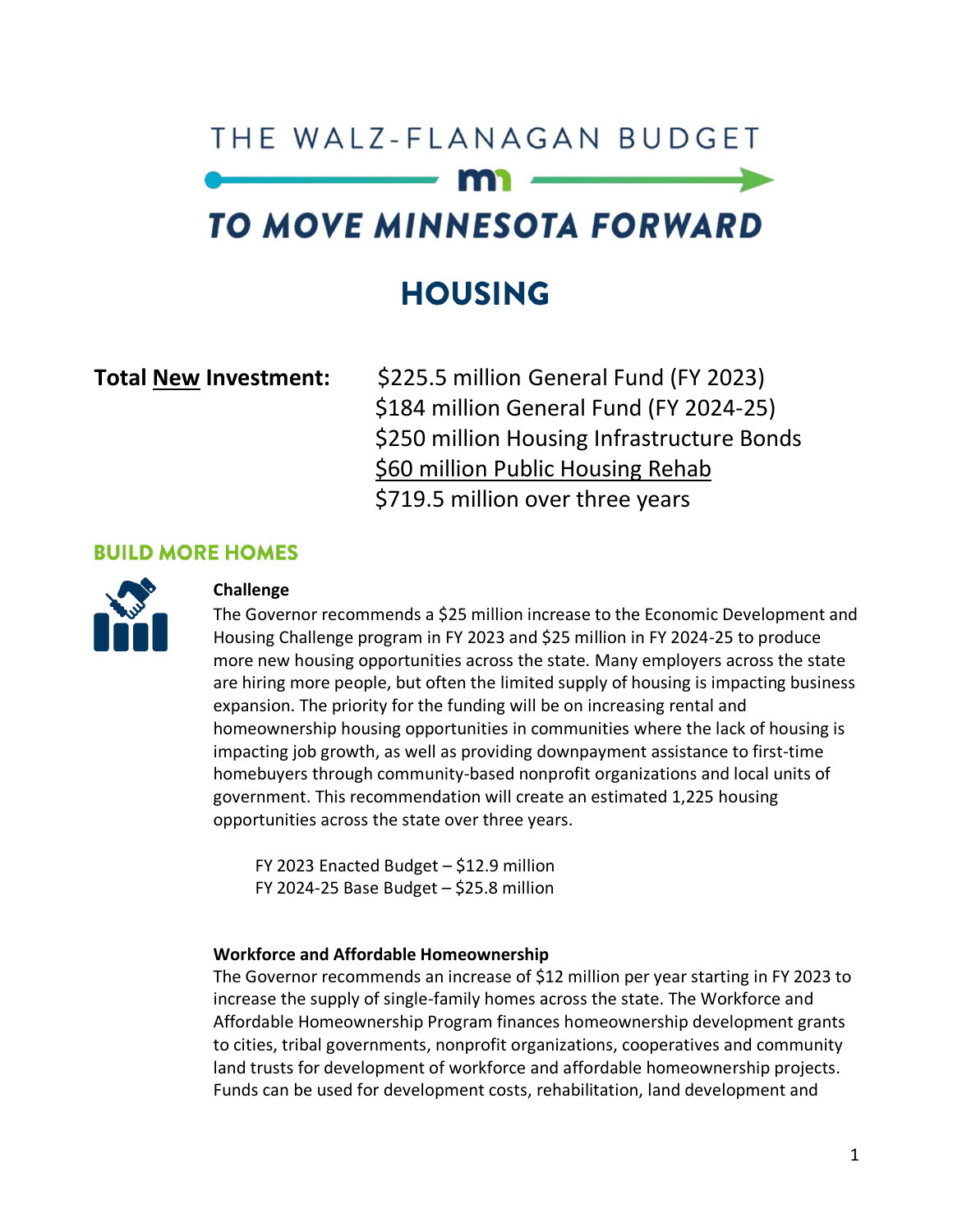manufactured home park infrastructure. This recommendation will create an estimated 900 homes over three years.

FY 2023 Enacted Budget – \$250,000 FY 2024-25 Base Budget – \$500,000

#### **Greater Minnesota Workforce Housing**

The Governor recommends \$10 million in FY 2023 and \$16 million in FY 2024-25 for the Greater Minnesota Workforce Housing Development program. This program builds new rental housing in Greater Minnesota, typically in cities and towns with populations under 5,000. While many communities have had increased jobs in the region, the market has not added adequate new housing. The development of new housing in all regions of Greater Minnesota is critical for economic growth and job creation. The additional funding will create an estimated 865 new units of housing in Greater Minnesota over three years.

FY 2023 Enacted Budget – \$2 million FY 2024-25 Base Budget – \$4 million

# **Flexible Financing for Capital Costs**

The Governor recommends \$10 million in FY 2023 for a Flexible Financing for Capital Costs program to fund financing gaps in housing development. The program will provide deferred loans or grants to developments that need additional financing due to either ineligible costs from a specific funding source or to help with unanticipated gaps in financing due to changing market conditions. For example, the costs of construction materials increased 17% last year compared to the previous year. This funding will assist around 333 units of rental housing.

# **INCREASE HOME STABILITY**



#### **Housing Trust Fund – Rental Assistance**

The Governor recommends a \$10 million increase in FY 2023 and a base increase of \$25 million in FY 2024-25 to the Housing Trust Fund program to provide rental assistance for individuals and families. The state's rental assistance program helps meet the overall need in the state that is not met through federal programs. Only one out of every four individuals/families that is income-qualified for federal rent assistance receives rental assistance. The new funding will provide housing assistance to an estimated 1,500 households each year.

FY 2023 Enacted Budget – \$11.6 million FY 2024-25 Base Budget – \$23.3 million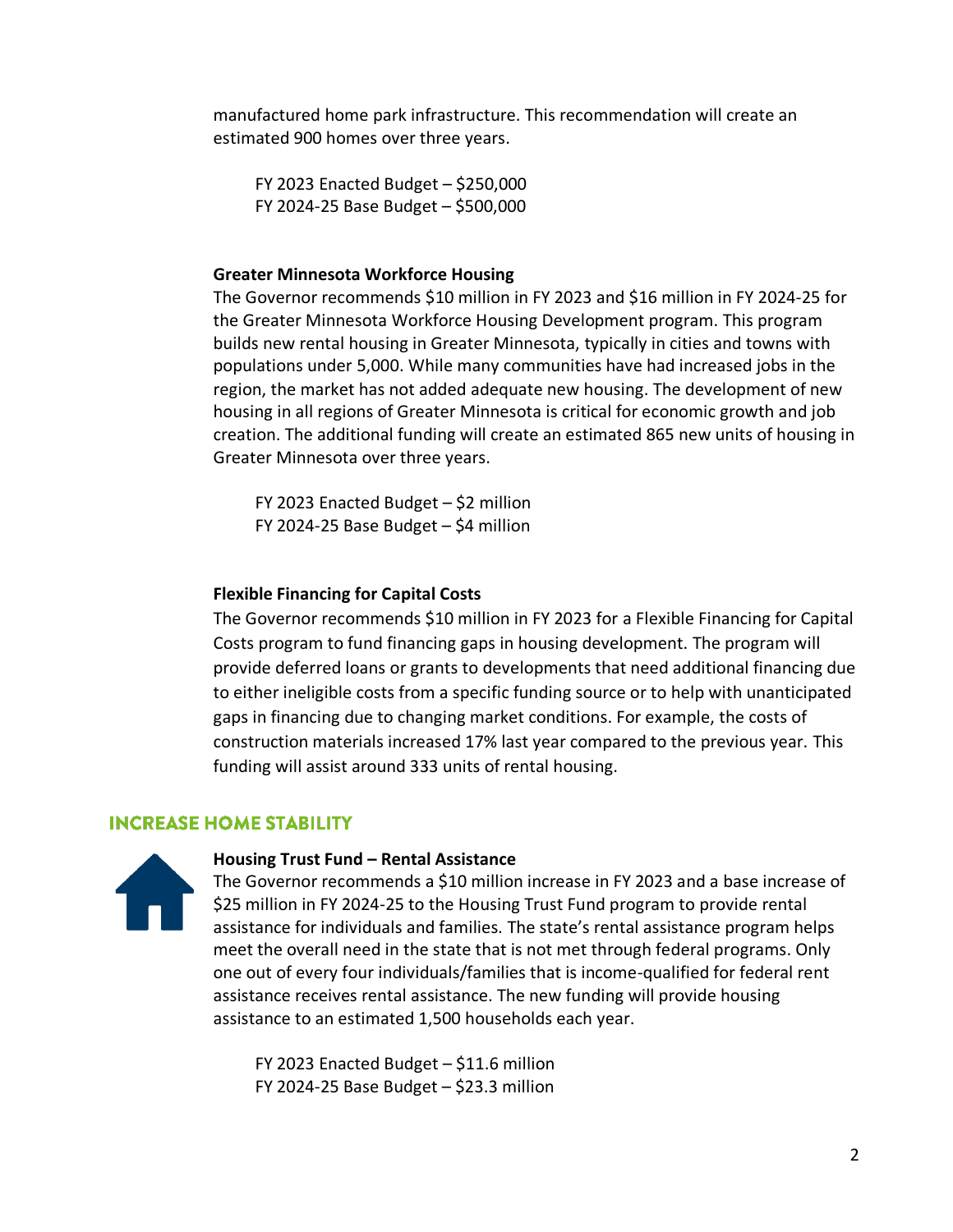

**Pre-Natal to Pre-K Housing Assistance (Homework Starts with Home Expansion)**

The Governor recommends \$10 million each year starting in FY 2023 to add to and expand the Homework Starts with Home program. On any given day, around 8,000 school-age children are identified as homeless or highly mobile in school districts across the state. This impacts more than 1,400 schools in 300 school districts that cover 77 of Minnesota's 87 counties. Priority for the new funding will be to serve younger children and pregnant families experiencing or at-risk of homelessness. An estimated 5,000 young children not yet in school are identified when they access certain state early childhood programs as being at-risk of or experiencing homelessness. The funding will provide rent and other housing assistance to families with or expecting children that lack housing stability. The funding will provide housing assistance for an estimated 1,425 families each year.

FY 2023 Enacted Budget – \$1.750 million FY 2024-25 Base Budget  $-$  \$3.5 million



# **Homelessness Prevention**

The Governor recommends an increase of \$19.5 million in FY 2023 and an increase of \$19 million in FY 2024-25 to the Family Homelessness Prevention and Assistance Program. Significant one-time federal resources, including the COVID-19 Emergency Rental Assistance program, will run out of funding in 2022, leaving many renters one life incident away from losing their housing without adequate homelessness prevention resources. The priority for funding will be on direct assistance, but the funds may also be used to better coordinate access to prevention services and funding. The housing assistance is typically paid to the housing provider or property owner. We estimate that the new funding will serve an estimated 19,250 households over three years.

FY 2023 Enacted Budget – \$10.3 million FY 2024-25 Base Budget – \$20.5 million

# **Landlord Risk Mitigation Fund**

The Governor recommends \$5 million in FY 2023 to expand the Landlord Risk Mitigation Fund program. The purpose of the program is to provide a financial guarantee and case management services to incentivize rental housing owners to rent to tenants they would otherwise not likely rent to. With a tight rental market, it can be challenging for any renter to find housing and people with felony records, multiple evictions, behavioral health challenges, and long-term or chronic homelessness face significant challenges in finding stable housing and meeting the rental screening criteria. The funding will help an estimated 2,000 households find stable housing.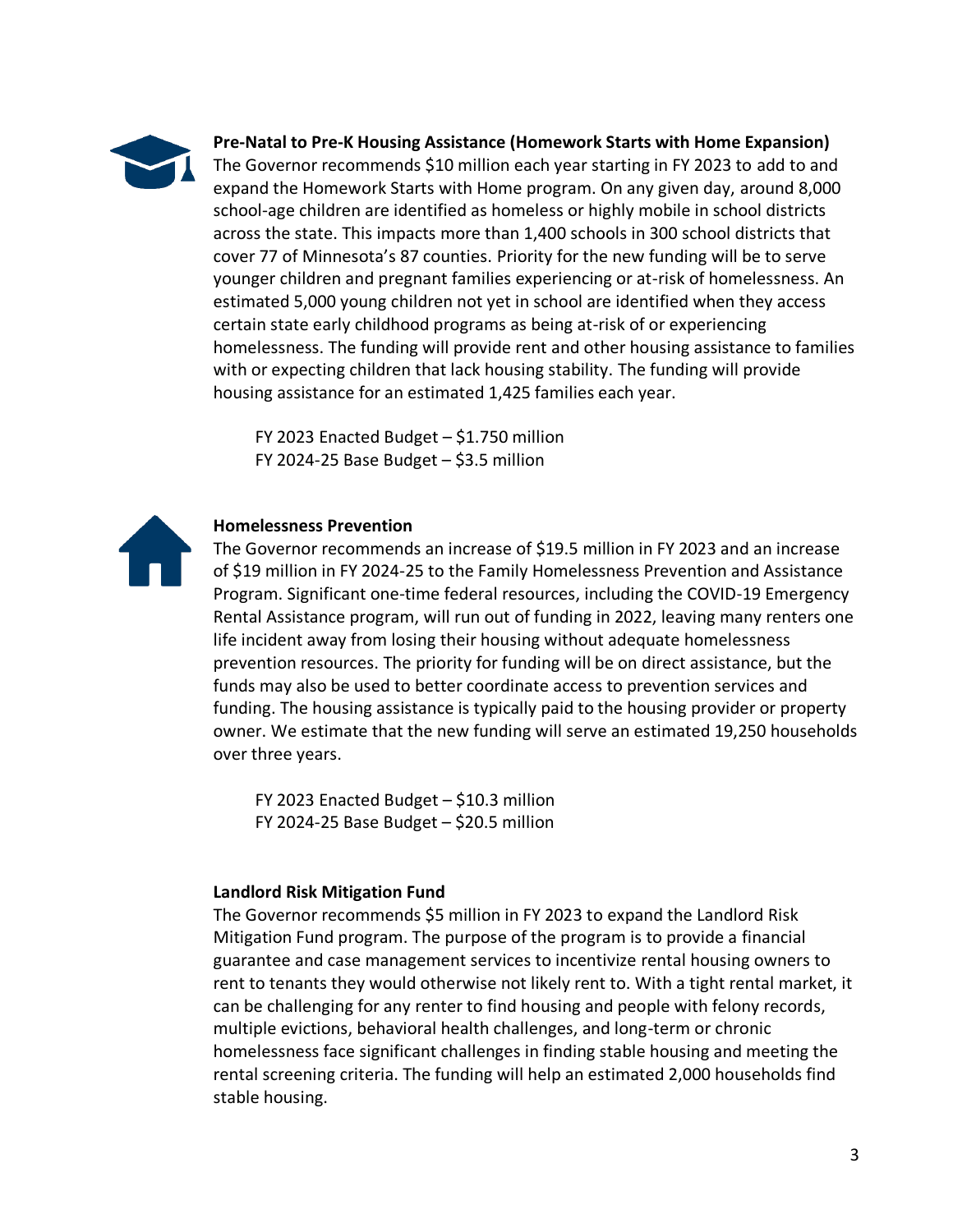#### **Strengthen Supportive Housing**

The Governor recommends \$12 million in FY 2023 and \$30 million in FY 2024-25 to strengthen supportive housing for individuals and families who are at-risk of or have experienced homelessness. Certain costs associated needed for permanent supportive housing to operate effectively (such as front desk and security costs) do not have a reliable or coordinated source of funding, creating up-front and ongoing challenges to building and maintaining this critical type of housing. The funding may be used to create partnerships with the health care sector to demonstrate more sustainable ways to provide services for supportive housing residents, improve access to health care, and reduce use of expensive emergency and institutional care.

# **SUPPORT AND STRENGTHEN HOMEOWNERSHIP**



#### **Downpayment Assistance**

The Governor recommends \$12 million in FY 2023 and \$20 million in FY 2024-25 for additional downpayment and closing cost assistance. Minnesota has one of the nation's highest rates of homeownership (more than 70 percent), and also has one of the largest disparities in homeownership rates between white households and Black, Indigenous and households of color. There are an estimated 179,000 renter households between the ages of 25 and 44 who are potentially income-ready to buy a home. With home prices increasing significantly in recent years and interest rates on the rise, the need for additional downpayment and closing cost assistance is critical to address the wealth needed to become a first-time homebuyer. This recommendation will help an estimated 2,667 households become first-time homebuyers over three years.

FY 2023 Enacted Budget – \$885,000 FY 2024-25 Base Budget  $-$  \$1.8 million

# **PRESERVE THE HOMES WE HAVE**



## **Community Stabilization**

The Governor recommends \$100 million in FY 2023 to preserve and improve existing housing commonly referred to as Naturally Occurring Affordable Housing. Investing in existing housing is an important and cost-effective way to maintain housing that is currently affordable to low-income households. In recent years the affordability of housing throughout the state has been eroded as older apartments and single-family homes are purchased and upscaled, leading to increased rents or home values. Community Stabilization is a new program, and the resources will be used to acquire, rehabilitation and preserve existing rental and homeownership housing so that it remains affordable for current and future households. With \$100 million, the state will preserve an estimated 2,850 homes.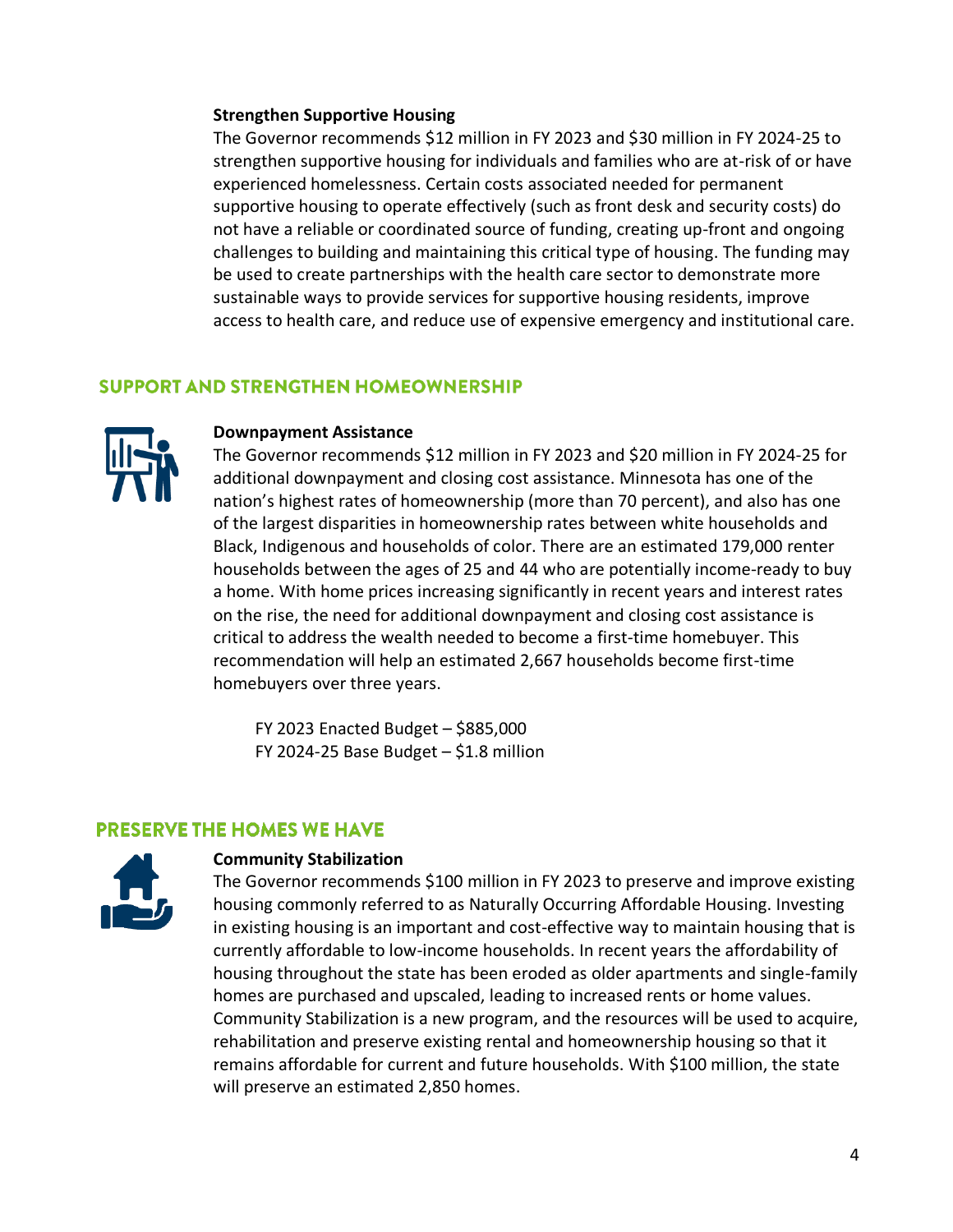# **BONDING**



#### **Housing Infrastructure Bonds**

The Governor recommends authorizing the Minnesota Housing Finance Agency to sell \$250 million in Housing Infrastructure Bonds and recommends a corresponding appropriation of up to \$20 million annually for 20 years from the general fund to pay the debt service on the bonds. Funds will be awarded through competitive request for proposal processes to for-profit developers, non-profit developers, Indian Tribes or tribal housing corporations, and local units of government for supportive housing, preservation, senior housing, single family development, and manufactured home communities. The Governor also recommends expanding the eligible uses of Housing Infrastructure Bonds to include new construction of rental housing for households with incomes at or below 50% of area median income.

#### **Public Housing Rehabilitation program (General Obligation Bonds)**

The Governor recommends \$60 million for the Public Housing Rehabilitation program to preserve existing public housing and keep it safe and healthy for residents. Funds are awarded statewide on a competitive basis to local public housing authorities for improvements in fire suppression systems, accessibility improvements, heating and cooling systems, building envelopes, energy efficient windows, elevators, and other critical health and safety items.